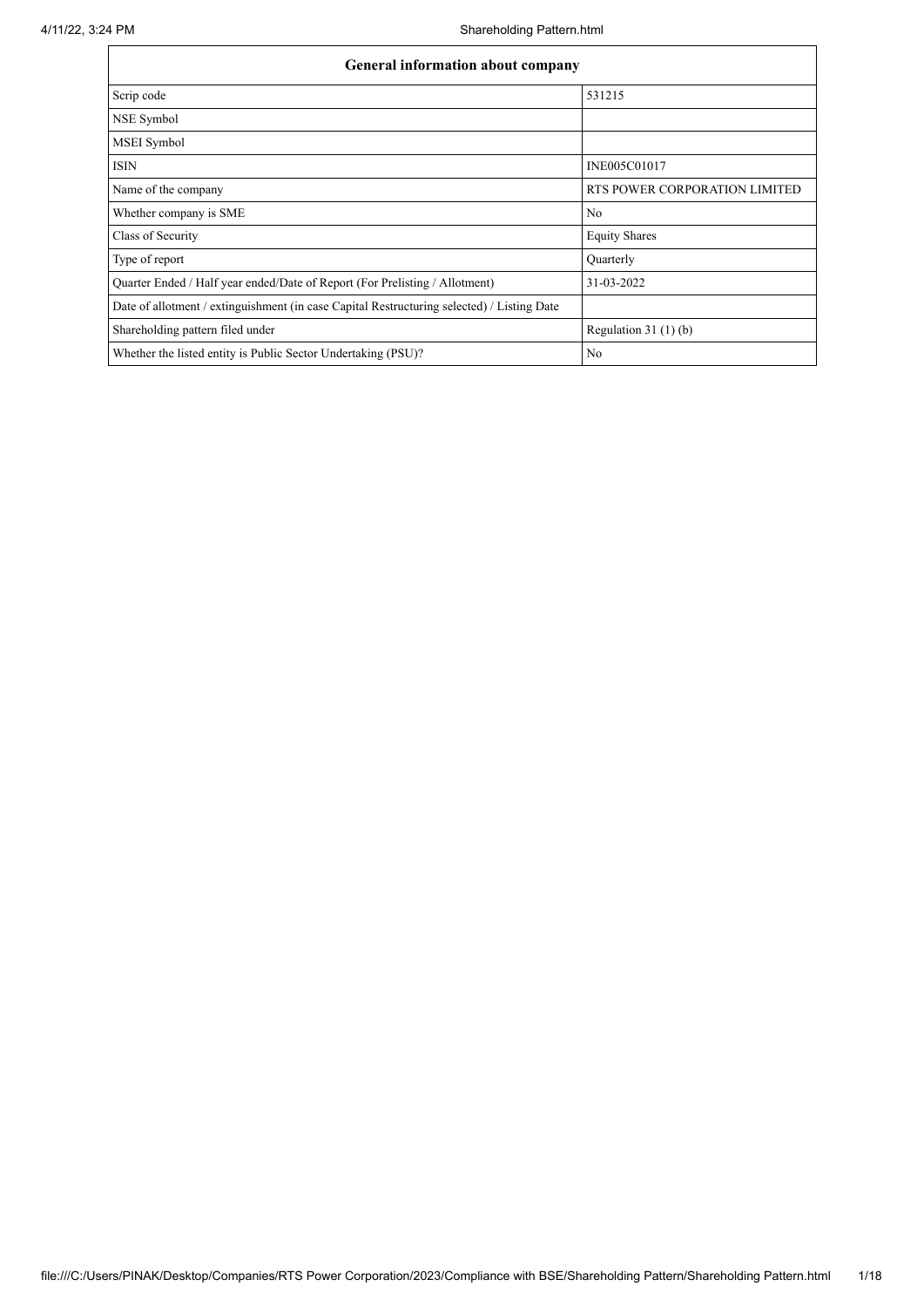|                 | <b>Declaration</b>                                                                        |                |                                |                       |                             |  |  |  |  |  |  |
|-----------------|-------------------------------------------------------------------------------------------|----------------|--------------------------------|-----------------------|-----------------------------|--|--|--|--|--|--|
| Sr.<br>No.      | Particular                                                                                | Yes/No         | Promoter and<br>Promoter Group | Public<br>shareholder | Non Promoter-<br>Non Public |  |  |  |  |  |  |
| $\mathbf{1}$    | Whether the Listed Entity has issued any partly paid up shares?                           | No.            | N <sub>0</sub>                 | No                    | N <sub>0</sub>              |  |  |  |  |  |  |
| 2               | Whether the Listed Entity has issued any Convertible Securities<br>$\mathcal{P}$          | N <sub>0</sub> | N <sub>0</sub>                 | N <sub>0</sub>        | N <sub>0</sub>              |  |  |  |  |  |  |
| $\overline{3}$  | Whether the Listed Entity has issued any Warrants?                                        | N <sub>o</sub> | N <sub>o</sub>                 | No                    | N <sub>0</sub>              |  |  |  |  |  |  |
| $\overline{4}$  | Whether the Listed Entity has any shares against which<br>depository receipts are issued? | N <sub>0</sub> | N <sub>0</sub>                 | N <sub>0</sub>        | N <sub>0</sub>              |  |  |  |  |  |  |
| 5               | Whether the Listed Entity has any shares in locked-in?                                    | Yes            | Yes                            | No                    | N <sub>0</sub>              |  |  |  |  |  |  |
| 6               | Whether any shares held by promoters are pledge or otherwise<br>encumbered?               | N <sub>0</sub> | N <sub>o</sub>                 |                       |                             |  |  |  |  |  |  |
| $7\overline{ }$ | Whether company has equity shares with differential voting<br>rights?                     | N <sub>0</sub> | N <sub>0</sub>                 | N <sub>0</sub>        | N <sub>0</sub>              |  |  |  |  |  |  |
| 8               | Whether the listed entity has any significant beneficial owner?                           | N <sub>o</sub> |                                |                       |                             |  |  |  |  |  |  |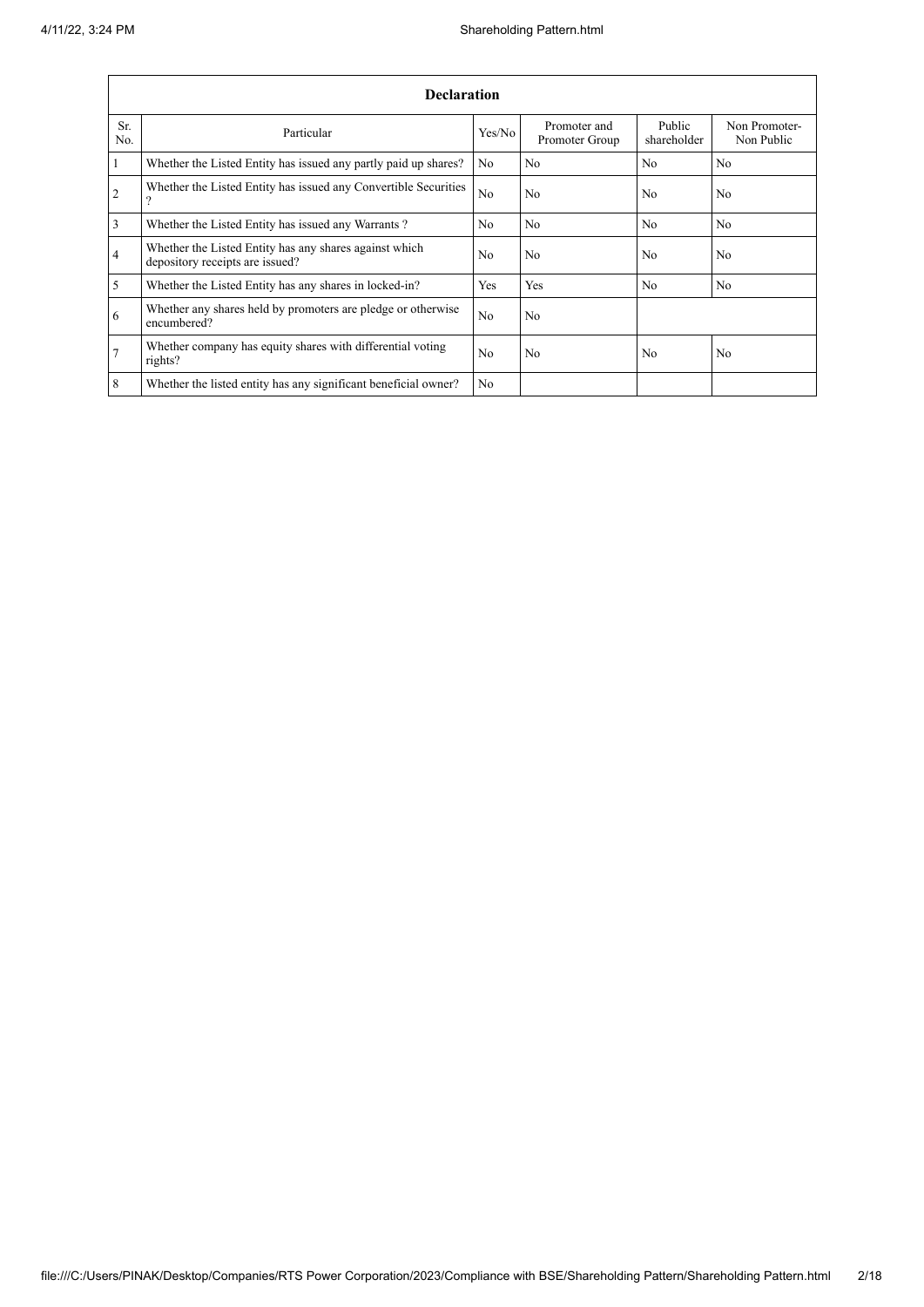$\mathsf{I}$ 

|                      |                                           |                   |                       |                   |                          |                                    | Table I - Summary Statement holding of specified securities |                          |               |                           |                                      |
|----------------------|-------------------------------------------|-------------------|-----------------------|-------------------|--------------------------|------------------------------------|-------------------------------------------------------------|--------------------------|---------------|---------------------------|--------------------------------------|
|                      | Category<br>of<br>shareholder<br>(II)     | No. of<br>Nos. Of | fully paid            | No. Of<br>Partly  | No. Of<br>shares         | Total nos.<br>shares<br>held (VII) | Shareholding as a<br>% of total no. of                      | class of securities (IX) |               |                           | Number of Voting Rights held in each |
| Category<br>$\rm(D)$ |                                           | shareholders      | up equity             | paid-up<br>equity | underlying<br>Depository |                                    | shares (calculated<br>as per SCRR, 1957)                    |                          |               | No of Voting (XIV) Rights | Total as a                           |
|                      |                                           | (III)             | shares<br>held $(IV)$ | shares<br>held(V) | Receipts<br>(VI)         | $= (IV) +$<br>$(V)$ + $(VI)$       | (VIII) As a % of<br>$(A+B+C2)$                              | Class<br>eg: $X$         | Class<br>eg:y | Total                     | $%$ of<br>$(A+B+C)$                  |
| (A)                  | Promoter<br>&<br>Promoter<br>Group        | 14                | 6784722               |                   |                          | 6784722                            | 74                                                          | 6784722                  |               | 6784722                   | 74                                   |
| (B)                  | Public                                    | 4737              | 2383778               |                   |                          | 2383778                            | 26                                                          | 2383778                  |               | 2383778                   | 26                                   |
| (C)                  | Non<br>Promoter-<br>Non Public            |                   |                       |                   |                          |                                    |                                                             |                          |               |                           |                                      |
| (C1)                 | <b>Shares</b><br>underlying<br><b>DRs</b> |                   |                       |                   |                          |                                    |                                                             |                          |               |                           |                                      |
| (C2)                 | Shares held<br>by<br>Employee<br>Trusts   |                   |                       |                   |                          |                                    |                                                             |                          |               |                           |                                      |
|                      | Total                                     | 4751              | 9168500               |                   |                          | 9168500                            | 100                                                         | 9168500                  |               | 9168500                   | 100                                  |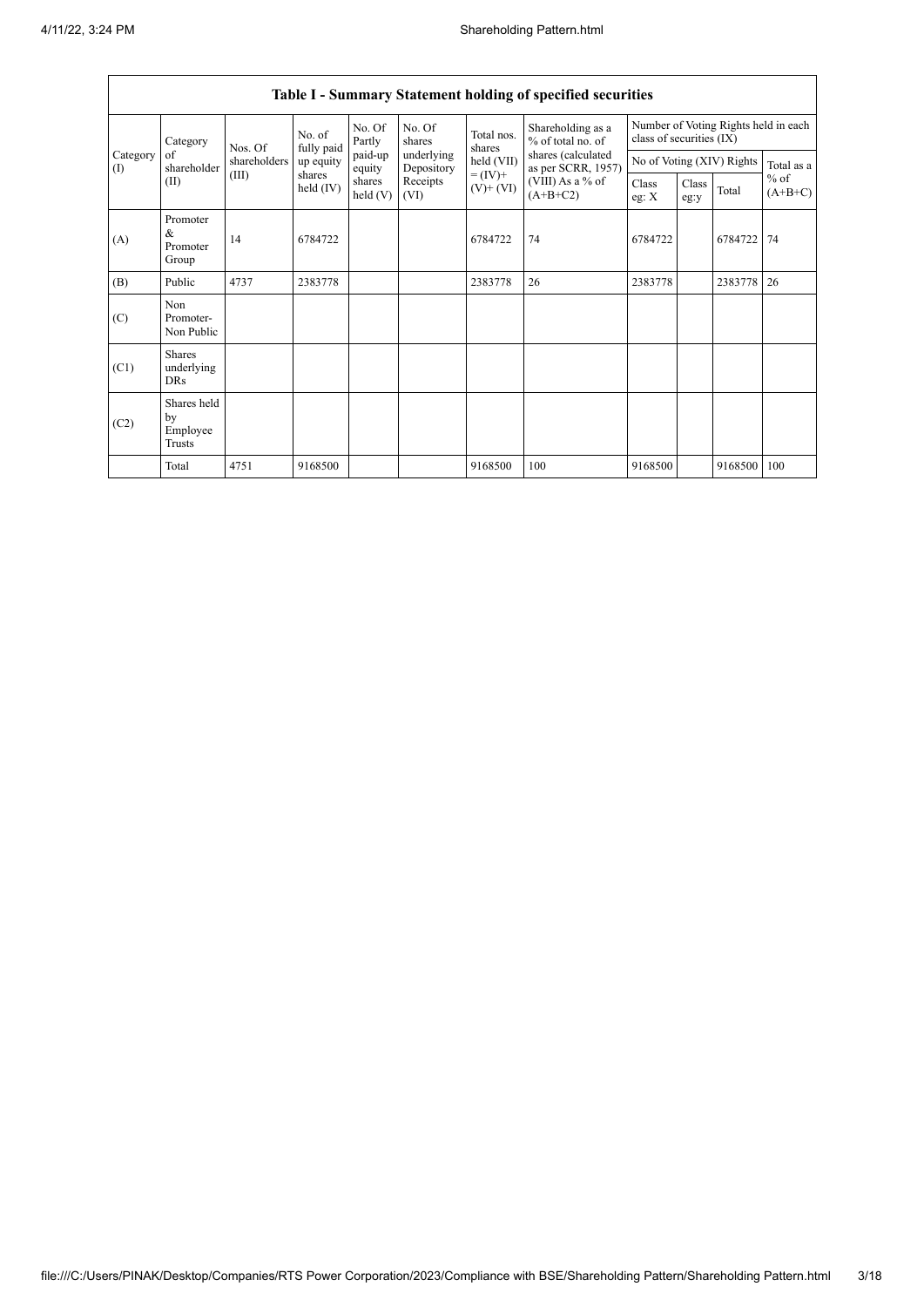|              | Table I - Summary Statement holding of specified securities |                                                                                |                                    |                                                           |                                                                                            |                                        |                                                                               |            |                                                         |                                    |                |
|--------------|-------------------------------------------------------------|--------------------------------------------------------------------------------|------------------------------------|-----------------------------------------------------------|--------------------------------------------------------------------------------------------|----------------------------------------|-------------------------------------------------------------------------------|------------|---------------------------------------------------------|------------------------------------|----------------|
| Category     | Category<br>of                                              | No. Of<br>No. of<br><b>Shares</b><br><b>Shares</b><br>Underlying<br>Underlying |                                    | No. Of Shares<br>Underlying<br>Outstanding<br>convertible | Shareholding, as a<br>% assuming full<br>conversion of<br>convertible<br>securities (as a  | Number of<br>Locked in shares<br>(XII) | Number of<br><b>Shares</b><br>pledged or<br>otherwise<br>encumbered<br>(XIII) |            | Number of<br>equity shares                              |                                    |                |
| $($ $\Gamma$ | shareholder<br>(II)                                         | Outstanding<br>convertible<br>securities<br>(X)                                | Outstanding<br>Warrants<br>$(X_i)$ | securities and<br>No. Of<br>Warrants (Xi)<br>(a)          | percentage of<br>diluted share<br>capital) $(XI)$ =<br>$(VII)+(X)$ As a % of<br>$(A+B+C2)$ | No. (a)                                | As a<br>$%$ of<br>total<br><b>Shares</b><br>held<br>(b)                       | No.<br>(a) | As a<br>$%$ of<br>total<br><b>Shares</b><br>held<br>(b) | held in<br>form $(XIV)$<br>6784722 | dematerialized |
| (A)          | Promoter<br>&<br>Promoter<br>Group                          |                                                                                |                                    |                                                           | 74                                                                                         | 1000000                                | 14.74                                                                         |            |                                                         |                                    |                |
| (B)          | Public                                                      |                                                                                |                                    |                                                           | 26                                                                                         |                                        |                                                                               |            |                                                         | 2379804                            |                |
| (C)          | Non<br>Promoter-<br>Non Public                              |                                                                                |                                    |                                                           |                                                                                            |                                        |                                                                               |            |                                                         |                                    |                |
| (C1)         | <b>Shares</b><br>underlying<br><b>DRs</b>                   |                                                                                |                                    |                                                           |                                                                                            |                                        |                                                                               |            |                                                         |                                    |                |
| (C2)         | Shares held<br>by<br>Employee<br>Trusts                     |                                                                                |                                    |                                                           |                                                                                            |                                        |                                                                               |            |                                                         |                                    |                |
|              | Total                                                       |                                                                                |                                    |                                                           | 100                                                                                        | 1000000                                | 10.91                                                                         |            |                                                         | 9164526                            |                |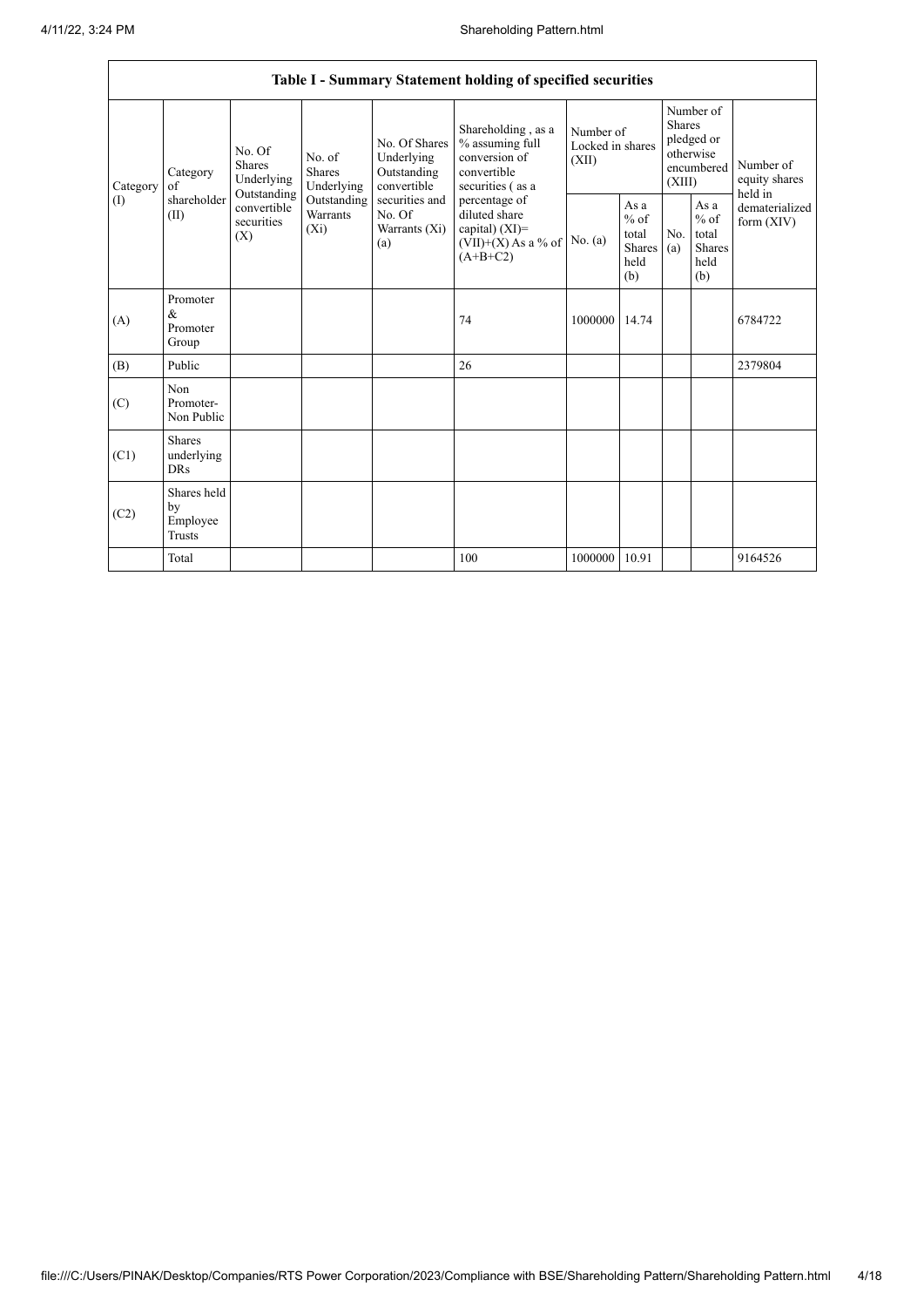|                                                                                              | Table II - Statement showing shareholding pattern of the Promoter and Promoter Group                                |                         |                            |                                                     |                                    |                             |                                              |                               |               |                                 |                                 |  |
|----------------------------------------------------------------------------------------------|---------------------------------------------------------------------------------------------------------------------|-------------------------|----------------------------|-----------------------------------------------------|------------------------------------|-----------------------------|----------------------------------------------|-------------------------------|---------------|---------------------------------|---------------------------------|--|
|                                                                                              |                                                                                                                     |                         | No. of                     | No.<br>Of                                           | No. Of                             | Total<br>nos.               | Shareholding<br>as a % of total              | each class of securities (IX) |               | Number of Voting Rights held in |                                 |  |
| Sr.                                                                                          | Category & Name<br>of the                                                                                           | Nos. Of<br>shareholders | fully<br>paid up<br>equity | Partly<br>paid-<br>up                               | shares<br>underlying<br>Depository | shares<br>held<br>$(VII) =$ | no. of shares<br>(calculated as<br>per SCRR, | No of Voting (XIV) Rights     |               |                                 | Total<br>as a %                 |  |
|                                                                                              | Shareholders (I)                                                                                                    | (III)                   | shares<br>held (IV)        | equity<br>Receipts<br>shares<br>(VI)<br>held<br>(V) |                                    | $(IV)+$<br>$(V)$ +<br>(VI)  | 1957) (VIII)<br>As a % of<br>$(A+B+C2)$      | Class eg:<br>X                | Class<br>eg:y | Total                           | of<br>Total<br>Voting<br>rights |  |
| A                                                                                            | Table II - Statement showing shareholding pattern of the Promoter and Promoter Group                                |                         |                            |                                                     |                                    |                             |                                              |                               |               |                                 |                                 |  |
| (1)                                                                                          | Indian                                                                                                              |                         |                            |                                                     |                                    |                             |                                              |                               |               |                                 |                                 |  |
| (a)                                                                                          | Individuals/Hindu<br>undivided Family                                                                               | 9                       | 495296                     |                                                     |                                    | 495296                      | 5.4                                          | 495296                        |               | 495296                          | 5.4                             |  |
| (d)                                                                                          | Any Other<br>(specify)                                                                                              | 5                       | 6289426                    |                                                     |                                    | 6289426                     | 68.6                                         | 6289426                       |               | 6289426                         | 68.6                            |  |
| Sub-Total (A)<br>(1)                                                                         |                                                                                                                     | 14                      | 6784722                    |                                                     |                                    | 6784722                     | 74                                           | 6784722                       |               | 6784722                         | 74                              |  |
| (2)                                                                                          | Foreign                                                                                                             |                         |                            |                                                     |                                    |                             |                                              |                               |               |                                 |                                 |  |
| Total<br>Shareholding<br>of Promoter<br>and Promoter<br>Group $(A)$ =<br>$(A)(1)+(A)$<br>(2) |                                                                                                                     | 14                      | 6784722                    |                                                     |                                    | 6784722                     | 74                                           | 6784722                       |               | 6784722                         | 74                              |  |
| $\, {\bf B}$                                                                                 | Table III - Statement showing shareholding pattern of the Public shareholder                                        |                         |                            |                                                     |                                    |                             |                                              |                               |               |                                 |                                 |  |
| (1)                                                                                          | Institutions                                                                                                        |                         |                            |                                                     |                                    |                             |                                              |                               |               |                                 |                                 |  |
| (3)                                                                                          | Non-institutions                                                                                                    |                         |                            |                                                     |                                    |                             |                                              |                               |               |                                 |                                 |  |
| (a(i))                                                                                       | Individuals -<br>i.Individual<br>shareholders<br>holding nominal<br>share capital up to<br>Rs. 2 lakhs.             | 4633                    | 1318994                    |                                                     |                                    | 1318994                     | 14.39                                        | 1318994                       |               | 1318994 14.39                   |                                 |  |
| (a(ii))                                                                                      | Individuals - ii.<br>Individual<br>shareholders<br>holding nominal<br>share capital in<br>excess of Rs. 2<br>lakhs. | 9                       | 523537                     |                                                     |                                    | 523537                      | 5.71                                         | 523537                        |               | 523537                          | 5.71                            |  |
| (e)                                                                                          | Any Other<br>(specify)                                                                                              | 95                      | 541247                     |                                                     |                                    | 541247                      | 5.9                                          | 541247                        |               | 541247                          | 5.9                             |  |
| Sub-Total (B)<br>(3)                                                                         |                                                                                                                     | 4737                    | 2383778                    |                                                     |                                    | 2383778                     | 26                                           | 2383778                       |               | 2383778                         | 26                              |  |
| <b>Total Public</b><br>Shareholding<br>$(B)=(B)(1)+$<br>$(B)(2)+(B)(3)$                      |                                                                                                                     | 4737                    | 2383778                    |                                                     |                                    | 2383778                     | 26                                           | 2383778                       |               | 2383778                         | 26                              |  |
| $\mathbf C$                                                                                  | Table IV - Statement showing shareholding pattern of the Non Promoter- Non Public shareholder                       |                         |                            |                                                     |                                    |                             |                                              |                               |               |                                 |                                 |  |
| Total (<br>$A+B+C2$ )                                                                        |                                                                                                                     | 4751                    | 9168500                    |                                                     |                                    | 9168500                     | 100                                          | 9168500                       |               | 9168500                         | 100                             |  |
| Total<br>$(A+B+C)$                                                                           |                                                                                                                     | 4751                    | 9168500                    |                                                     |                                    | 9168500                     | 100                                          | 9168500                       |               | 9168500                         | 100                             |  |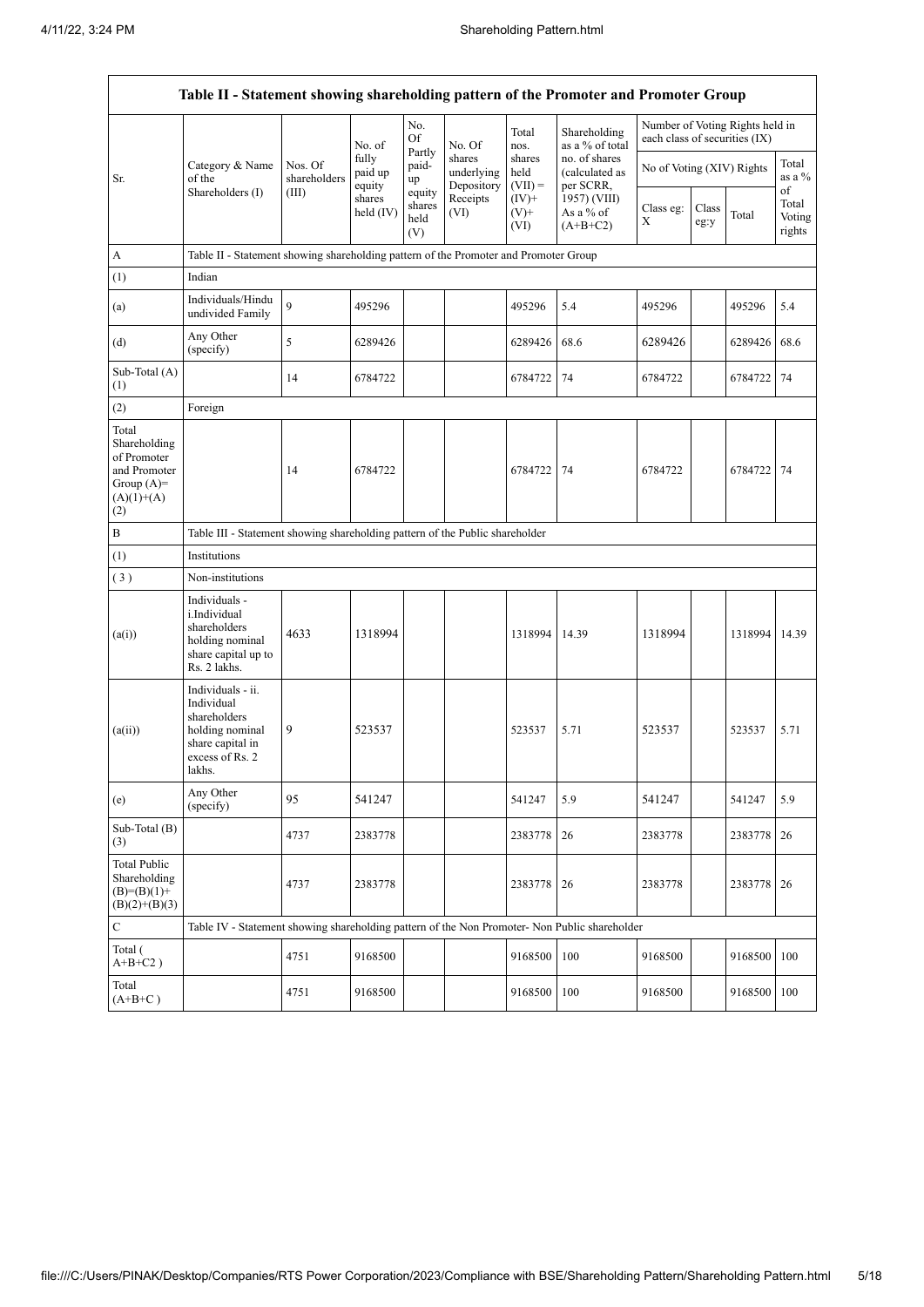|                                                                                         | Table II - Statement showing shareholding pattern of the Promoter and Promoter Group |                                                                                               |                                                                |                                                                                              |                                        |                                                         |                                                                               |                                                         |                                         |  |  |
|-----------------------------------------------------------------------------------------|--------------------------------------------------------------------------------------|-----------------------------------------------------------------------------------------------|----------------------------------------------------------------|----------------------------------------------------------------------------------------------|----------------------------------------|---------------------------------------------------------|-------------------------------------------------------------------------------|---------------------------------------------------------|-----------------------------------------|--|--|
|                                                                                         | No. Of<br><b>Shares</b><br>Underlying                                                | No. Of Shares<br>No. of<br>Underlying<br><b>Shares</b><br>Outstanding<br>Underlying           |                                                                | Shareholding, as a %<br>assuming full conversion<br>of convertible securities (              | Number of<br>Locked in shares<br>(XII) |                                                         | Number of<br><b>Shares</b><br>pledged or<br>otherwise<br>encumbered<br>(XIII) |                                                         | Number of<br>equity shares              |  |  |
| Sr.                                                                                     | Outstanding<br>convertible<br>securities<br>(X)                                      | Outstanding<br>Warrants<br>$(X_i)$                                                            | convertible<br>securities and<br>No. Of Warrants<br>$(Xi)$ (a) | as a percentage of diluted<br>share capital) $(XI)$ =<br>$(VII)+(X)$ As a % of<br>$(A+B+C2)$ | No. (a)                                | As a<br>$%$ of<br>total<br><b>Shares</b><br>held<br>(b) | No.<br>(a)                                                                    | As a<br>$%$ of<br>total<br><b>Shares</b><br>held<br>(b) | held in<br>dematerialized<br>form (XIV) |  |  |
| A                                                                                       |                                                                                      | Table II - Statement showing shareholding pattern of the Promoter and Promoter Group          |                                                                |                                                                                              |                                        |                                                         |                                                                               |                                                         |                                         |  |  |
| (1)                                                                                     | Indian                                                                               |                                                                                               |                                                                |                                                                                              |                                        |                                                         |                                                                               |                                                         |                                         |  |  |
| (a)                                                                                     |                                                                                      |                                                                                               |                                                                | 5.4                                                                                          | $\boldsymbol{0}$                       | $\boldsymbol{0}$                                        |                                                                               |                                                         | 495296                                  |  |  |
| (d)                                                                                     |                                                                                      |                                                                                               |                                                                | 68.6                                                                                         | 1000000                                | 15.9                                                    |                                                                               |                                                         | 6289426                                 |  |  |
| Sub-Total (A)<br>(1)                                                                    |                                                                                      |                                                                                               |                                                                | 74                                                                                           | 1000000                                | 14.74                                                   |                                                                               |                                                         | 6784722                                 |  |  |
| (2)                                                                                     | Foreign                                                                              |                                                                                               |                                                                |                                                                                              |                                        |                                                         |                                                                               |                                                         |                                         |  |  |
| Total<br>Shareholding<br>of Promoter<br>and Promoter<br>Group $(A)=$<br>$(A)(1)+(A)(2)$ |                                                                                      |                                                                                               |                                                                | 74                                                                                           | 1000000                                | 14.74                                                   |                                                                               |                                                         | 6784722                                 |  |  |
| B                                                                                       |                                                                                      |                                                                                               |                                                                | Table III - Statement showing shareholding pattern of the Public shareholder                 |                                        |                                                         |                                                                               |                                                         |                                         |  |  |
| (1)                                                                                     | Institutions                                                                         |                                                                                               |                                                                |                                                                                              |                                        |                                                         |                                                                               |                                                         |                                         |  |  |
| (3)                                                                                     | Non-institutions                                                                     |                                                                                               |                                                                |                                                                                              |                                        |                                                         |                                                                               |                                                         |                                         |  |  |
| (a(i))                                                                                  |                                                                                      |                                                                                               |                                                                | 14.39                                                                                        |                                        |                                                         |                                                                               |                                                         | 1315020                                 |  |  |
| (a(ii))                                                                                 |                                                                                      |                                                                                               |                                                                | 5.71                                                                                         |                                        |                                                         |                                                                               |                                                         | 523537                                  |  |  |
| (e)                                                                                     |                                                                                      |                                                                                               |                                                                | 5.9                                                                                          |                                        |                                                         |                                                                               |                                                         | 541247                                  |  |  |
| Sub-Total (B)<br>(3)                                                                    |                                                                                      |                                                                                               |                                                                | 26                                                                                           |                                        |                                                         |                                                                               |                                                         | 2379804                                 |  |  |
| Total Public<br>Shareholding<br>(B)=(B)(1)+<br>$(B)(2)+(B)(3)$                          |                                                                                      |                                                                                               |                                                                | 26                                                                                           |                                        |                                                         |                                                                               |                                                         | 2379804                                 |  |  |
| $\mathbf C$                                                                             |                                                                                      | Table IV - Statement showing shareholding pattern of the Non Promoter- Non Public shareholder |                                                                |                                                                                              |                                        |                                                         |                                                                               |                                                         |                                         |  |  |
| Total (<br>$A+B+C2$ )                                                                   |                                                                                      |                                                                                               |                                                                | 100                                                                                          | 1000000                                | 10.91                                                   |                                                                               |                                                         | 9164526                                 |  |  |
| Total<br>$(A+B+C)$                                                                      |                                                                                      |                                                                                               |                                                                | 100                                                                                          | 1000000 10.91                          |                                                         |                                                                               |                                                         | 9164526                                 |  |  |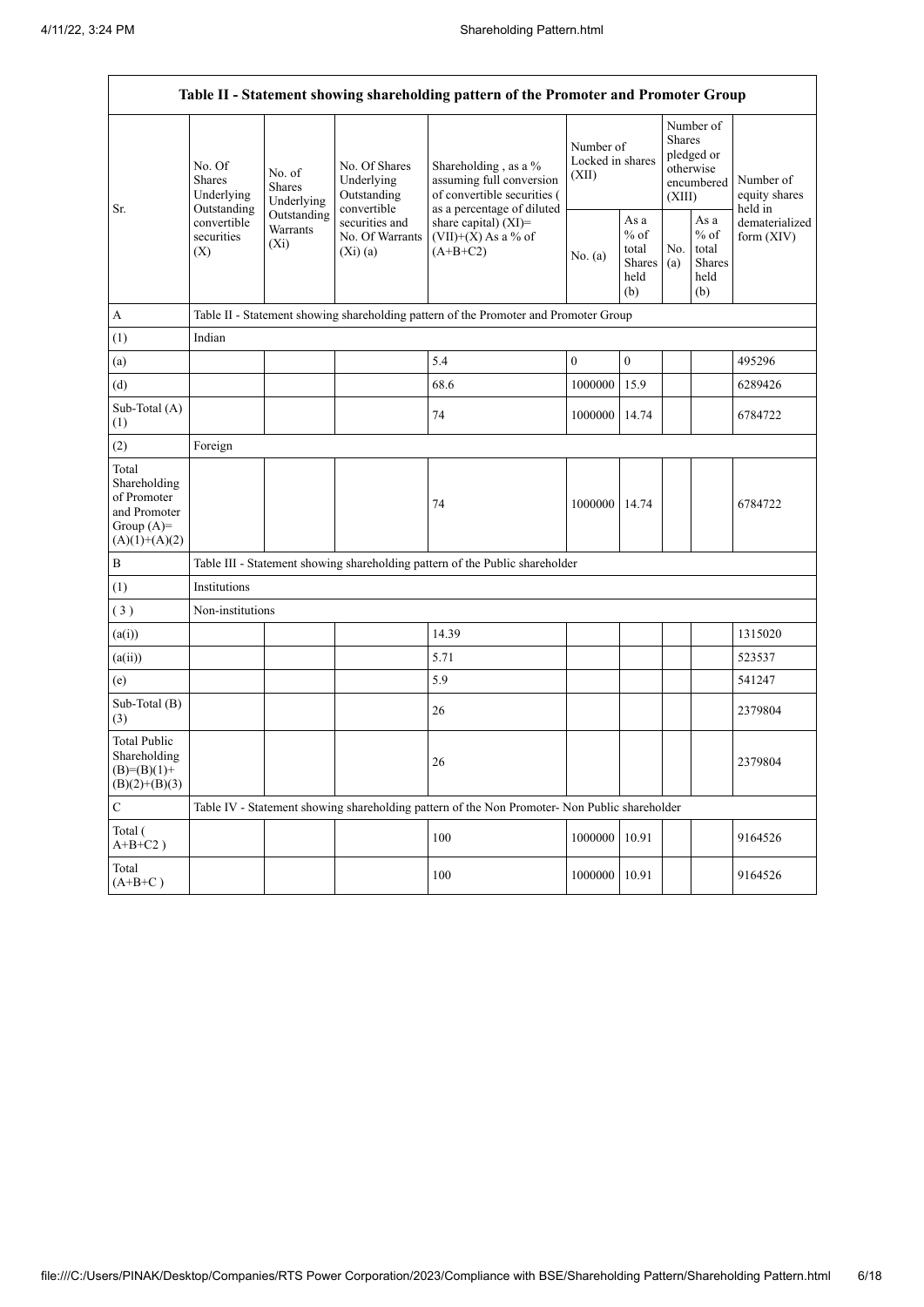|                                                                                                                                                                                          | <b>Individuals/Hindu undivided Family</b>                     |                                               |                                 |                                   |                                  |                                    |                                                  |  |  |  |  |
|------------------------------------------------------------------------------------------------------------------------------------------------------------------------------------------|---------------------------------------------------------------|-----------------------------------------------|---------------------------------|-----------------------------------|----------------------------------|------------------------------------|--------------------------------------------------|--|--|--|--|
| Searial No.                                                                                                                                                                              | $\mathbf{1}$                                                  | $\overline{2}$                                | $\overline{\mathbf{3}}$         | $\overline{4}$                    | 5                                | 6                                  | $\tau$                                           |  |  |  |  |
| Name of the<br>Shareholders (I)                                                                                                                                                          | <b>BHANWARLAL</b><br><b>BHUTORIA</b><br><b>HUF</b>            | <b>ABHAY</b><br><b>BHUTORIA</b><br><b>HUF</b> | <b>ABHAY</b><br><b>BHUTORIA</b> | <b>HEMLATA</b><br><b>BHUTORIA</b> | <b>RACHNA</b><br><b>BHUTORIA</b> | <b>RAJENDRA</b><br><b>BHUTORIA</b> | <b>REJENDRA</b><br><b>BHUTORIA</b><br><b>HUF</b> |  |  |  |  |
| PAN(II)                                                                                                                                                                                  | AACHB2292K                                                    | AACHA5472L                                    | ADQPB1485K                      | ADOPB0854C                        | ADOPB0852E                       | ADPPB9324C                         | AADHR8487F                                       |  |  |  |  |
| No. of fully paid<br>up equity shares<br>held (IV)                                                                                                                                       | 56788                                                         | 100695                                        | 53800                           | 35800                             | 67597                            | 39700                              | 45200                                            |  |  |  |  |
| No. Of Partly<br>paid-up equity<br>shares held $(V)$                                                                                                                                     |                                                               |                                               |                                 |                                   |                                  |                                    |                                                  |  |  |  |  |
| No. Of shares<br>underlying<br>Depository<br>Receipts (VI)                                                                                                                               |                                                               |                                               |                                 |                                   |                                  |                                    |                                                  |  |  |  |  |
| Total nos. shares<br>held $(VII) = (IV) +$<br>$(V)$ + $(VI)$                                                                                                                             | 56788                                                         | 100695                                        | 53800                           | 35800                             | 67597                            | 39700                              | 45200                                            |  |  |  |  |
| Shareholding as a<br>% of total no. of<br>shares (calculated<br>as per SCRR,<br>1957) (VIII) As a<br>% of $(A+B+C2)$                                                                     | 0.62                                                          | 1.1                                           | 0.59                            | 0.39                              | 0.74                             | 0.43                               | 0.49                                             |  |  |  |  |
|                                                                                                                                                                                          | Number of Voting Rights held in each class of securities (IX) |                                               |                                 |                                   |                                  |                                    |                                                  |  |  |  |  |
| Class eg:X                                                                                                                                                                               | 56788                                                         | 100695                                        | 53800                           | 35800                             | 67597                            | 39700                              | 45200                                            |  |  |  |  |
| Class eg:y                                                                                                                                                                               |                                                               |                                               |                                 |                                   |                                  |                                    |                                                  |  |  |  |  |
| Total                                                                                                                                                                                    | 56788                                                         | 100695                                        | 53800                           | 35800                             | 67597                            | 39700                              | 45200                                            |  |  |  |  |
| Total as a % of<br><b>Total Voting rights</b>                                                                                                                                            | 0.62                                                          | 1.1                                           | 0.59                            | 0.39                              | 0.74                             | 0.43                               | 0.49                                             |  |  |  |  |
| No. Of Shares<br>Underlying<br>Outstanding<br>convertible<br>securities $(X)$                                                                                                            |                                                               |                                               |                                 |                                   |                                  |                                    |                                                  |  |  |  |  |
| No. of Shares<br>Underlying<br>Outstanding<br>Warrants (Xi)                                                                                                                              |                                                               |                                               |                                 |                                   |                                  |                                    |                                                  |  |  |  |  |
| No. Of Shares<br>Underlying<br>Outstanding<br>convertible<br>securities and No.<br>Of Warrants (Xi)<br>(a)                                                                               |                                                               |                                               |                                 |                                   |                                  |                                    |                                                  |  |  |  |  |
| Shareholding, as a<br>% assuming full<br>conversion of<br>convertible<br>securities (as a<br>percentage of<br>diluted share<br>capital) (XI)=<br>$(VII)+(Xi)(a)$ As a<br>% of $(A+B+C2)$ | 0.62                                                          | 1.1                                           | 0.59                            | 0.39                              | 0.74                             | 0.43                               | 0.49                                             |  |  |  |  |
| Number of Locked in shares (XII)                                                                                                                                                         |                                                               |                                               |                                 |                                   |                                  |                                    |                                                  |  |  |  |  |
| No. (a)                                                                                                                                                                                  | $\mathbf{0}$                                                  | $\boldsymbol{0}$                              | $\boldsymbol{0}$                | $\boldsymbol{0}$                  | $\boldsymbol{0}$                 | $\boldsymbol{0}$                   | $\boldsymbol{0}$                                 |  |  |  |  |
| As a % of total<br>Shares held (b)                                                                                                                                                       | $\mathbf{0}$                                                  | $\overline{0}$                                | $\boldsymbol{0}$                | $\boldsymbol{0}$                  | $\boldsymbol{0}$                 | $\boldsymbol{0}$                   | $\boldsymbol{0}$                                 |  |  |  |  |
|                                                                                                                                                                                          | Number of Shares pledged or otherwise encumbered (XIII)       |                                               |                                 |                                   |                                  |                                    |                                                  |  |  |  |  |
| No. $(a)$                                                                                                                                                                                |                                                               |                                               |                                 |                                   |                                  |                                    |                                                  |  |  |  |  |
| As a % of total<br>Shares held (b)                                                                                                                                                       |                                                               |                                               |                                 |                                   |                                  |                                    |                                                  |  |  |  |  |
| Number of equity<br>shares held in<br>dematerialized<br>form (XIV)                                                                                                                       | 56788                                                         | 100695                                        | 53800                           | 35800                             | 67597                            | 39700                              | 45200                                            |  |  |  |  |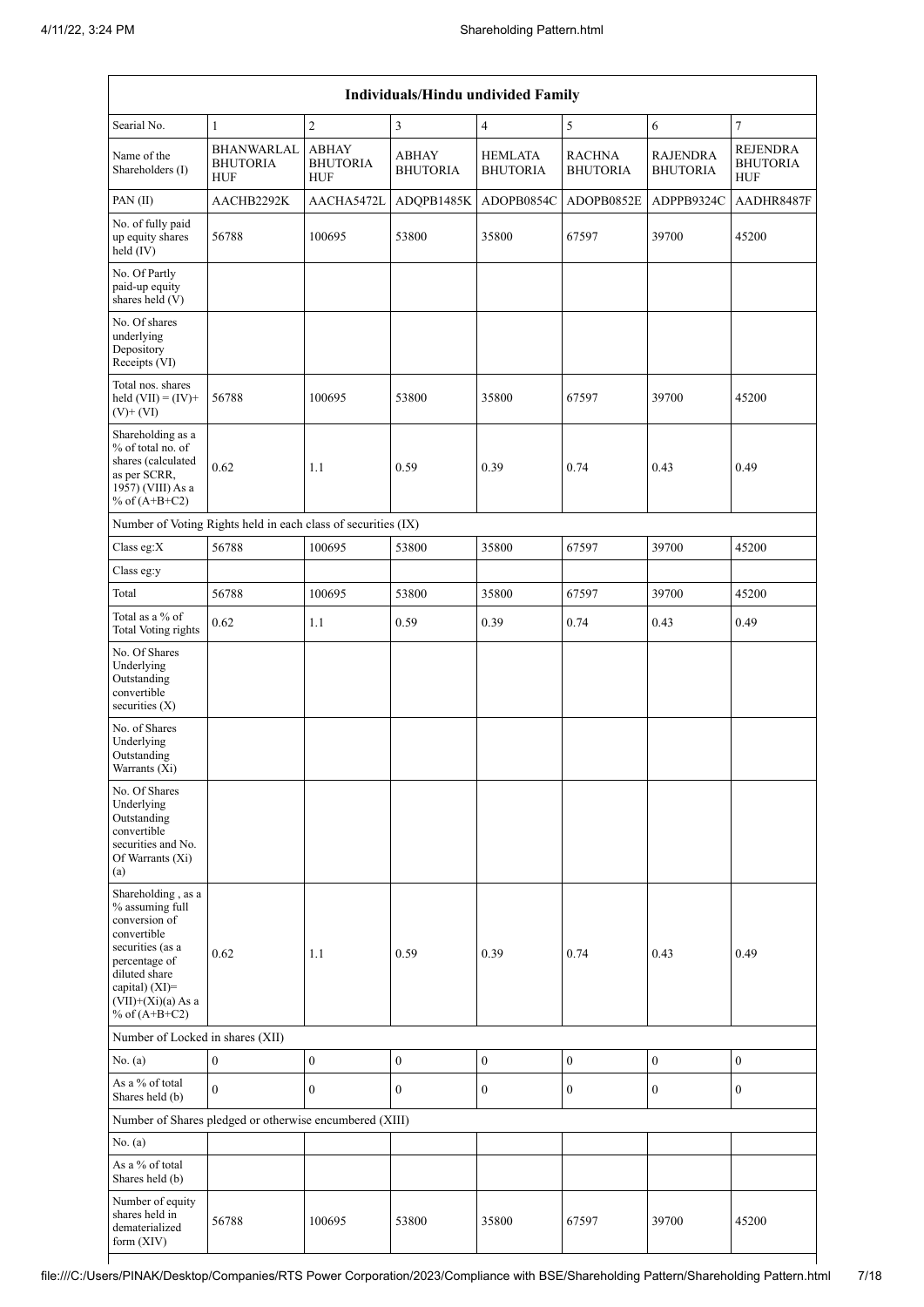| Reason for not providing PAN    |          |          |          |          |          |          |          |  |
|---------------------------------|----------|----------|----------|----------|----------|----------|----------|--|
| Reason for not<br>providing PAN |          |          |          |          |          |          |          |  |
| Shareholder type                | Promoter | Promoter | Promoter | Promoter | Promoter | Promoter | Promoter |  |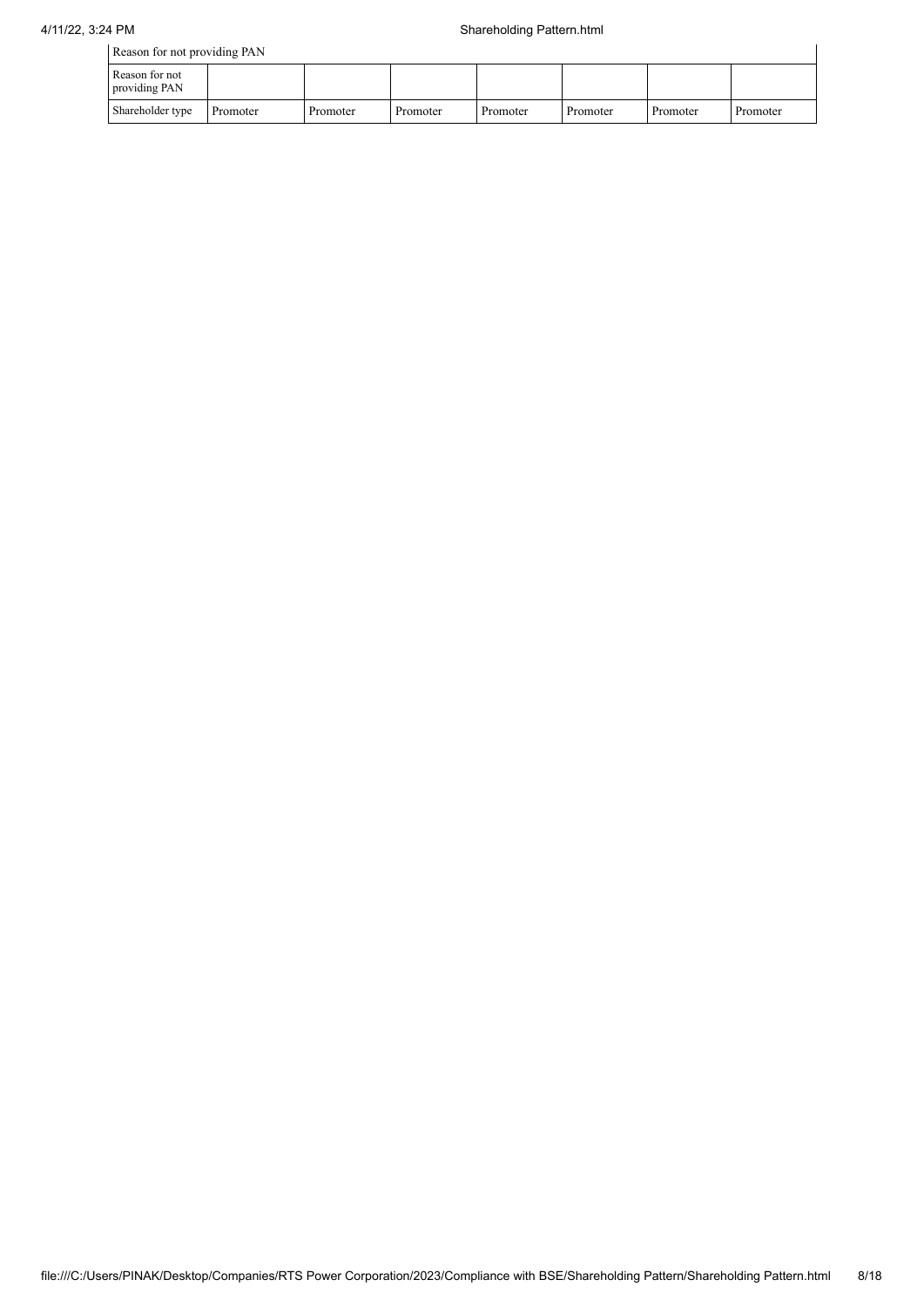|                                                                                                                                                                                             |                                                               | Individuals/Hindu undivided Family |                       |
|---------------------------------------------------------------------------------------------------------------------------------------------------------------------------------------------|---------------------------------------------------------------|------------------------------------|-----------------------|
| Searial No.                                                                                                                                                                                 | $\,8\,$                                                       | 9                                  |                       |
| Name of the<br>Shareholders (I)                                                                                                                                                             | <b>SADHNA BHUTORIA</b>                                        | SHARAD BHUTORIA                    | Click here to go back |
| PAN(II)                                                                                                                                                                                     | AEAPB1048P                                                    | ACYPB1335M                         | Total                 |
| No. of fully paid<br>up equity shares<br>$held$ (IV)                                                                                                                                        | 35558                                                         | 60158                              | 495296                |
| No. Of Partly paid-<br>up equity shares<br>held (V)                                                                                                                                         |                                                               |                                    |                       |
| No. Of shares<br>underlying<br>Depository<br>Receipts (VI)                                                                                                                                  |                                                               |                                    |                       |
| Total nos. shares<br>held $(VII) = (IV) +$<br>$(V)$ + $(VI)$                                                                                                                                | 35558                                                         | 60158                              | 495296                |
| Shareholding as a<br>% of total no. of<br>shares (calculated<br>as per SCRR,<br>1957) (VIII) As a<br>% of $(A+B+C2)$                                                                        | 0.39                                                          | 0.66                               | 5.4                   |
|                                                                                                                                                                                             | Number of Voting Rights held in each class of securities (IX) |                                    |                       |
| Class eg:X                                                                                                                                                                                  | 35558                                                         | 60158                              | 495296                |
| Class eg:y                                                                                                                                                                                  |                                                               |                                    |                       |
| Total                                                                                                                                                                                       | 35558                                                         | 60158                              | 495296                |
| Total as a % of<br>Total Voting rights                                                                                                                                                      | 0.39                                                          | 0.66                               | 5.4                   |
| No. Of Shares<br>Underlying<br>Outstanding<br>convertible<br>securities (X)                                                                                                                 |                                                               |                                    |                       |
| No. of Shares<br>Underlying<br>Outstanding<br>Warrants (Xi)                                                                                                                                 |                                                               |                                    |                       |
| No. Of Shares<br>Underlying<br>Outstanding<br>convertible<br>securities and No.<br>Of Warrants (Xi)<br>(a)                                                                                  |                                                               |                                    |                       |
| Shareholding, as a<br>% assuming full<br>conversion of<br>convertible<br>securities (as a<br>percentage of<br>diluted share<br>capital) $(XI)$ =<br>$(VII)+(Xi)(a)$ As a<br>% of $(A+B+C2)$ | 0.39                                                          | 0.66                               | 5.4                   |
| Number of Locked in shares (XII)                                                                                                                                                            |                                                               |                                    |                       |
| No. (a)                                                                                                                                                                                     | $\boldsymbol{0}$                                              | $\boldsymbol{0}$                   | $\boldsymbol{0}$      |
| As a % of total<br>Shares held (b)                                                                                                                                                          | $\mathbf{0}$                                                  | $\boldsymbol{0}$                   | $\boldsymbol{0}$      |
|                                                                                                                                                                                             | Number of Shares pledged or otherwise encumbered (XIII)       |                                    |                       |
| No. (a)                                                                                                                                                                                     |                                                               |                                    |                       |
| As a % of total<br>Shares held (b)                                                                                                                                                          |                                                               |                                    |                       |
| Number of equity<br>shares held in<br>dematerialized<br>form $(XIV)$                                                                                                                        | 35558                                                         | 60158                              | 495296                |
| Reason for not providing PAN                                                                                                                                                                |                                                               |                                    |                       |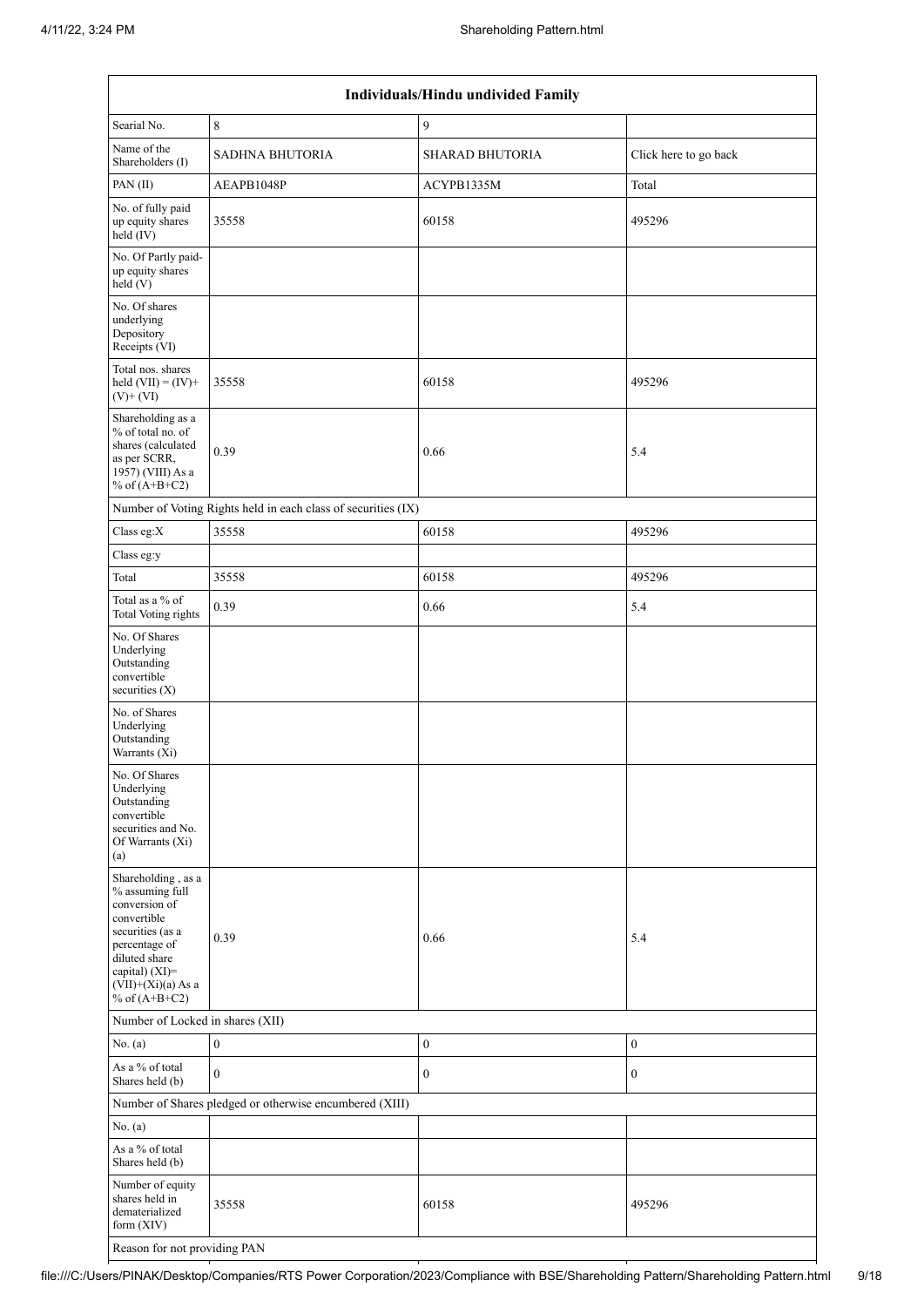| Reason for not<br>providing PAN |          |          |  |
|---------------------------------|----------|----------|--|
| Shareholder type                | Promoter | Promoter |  |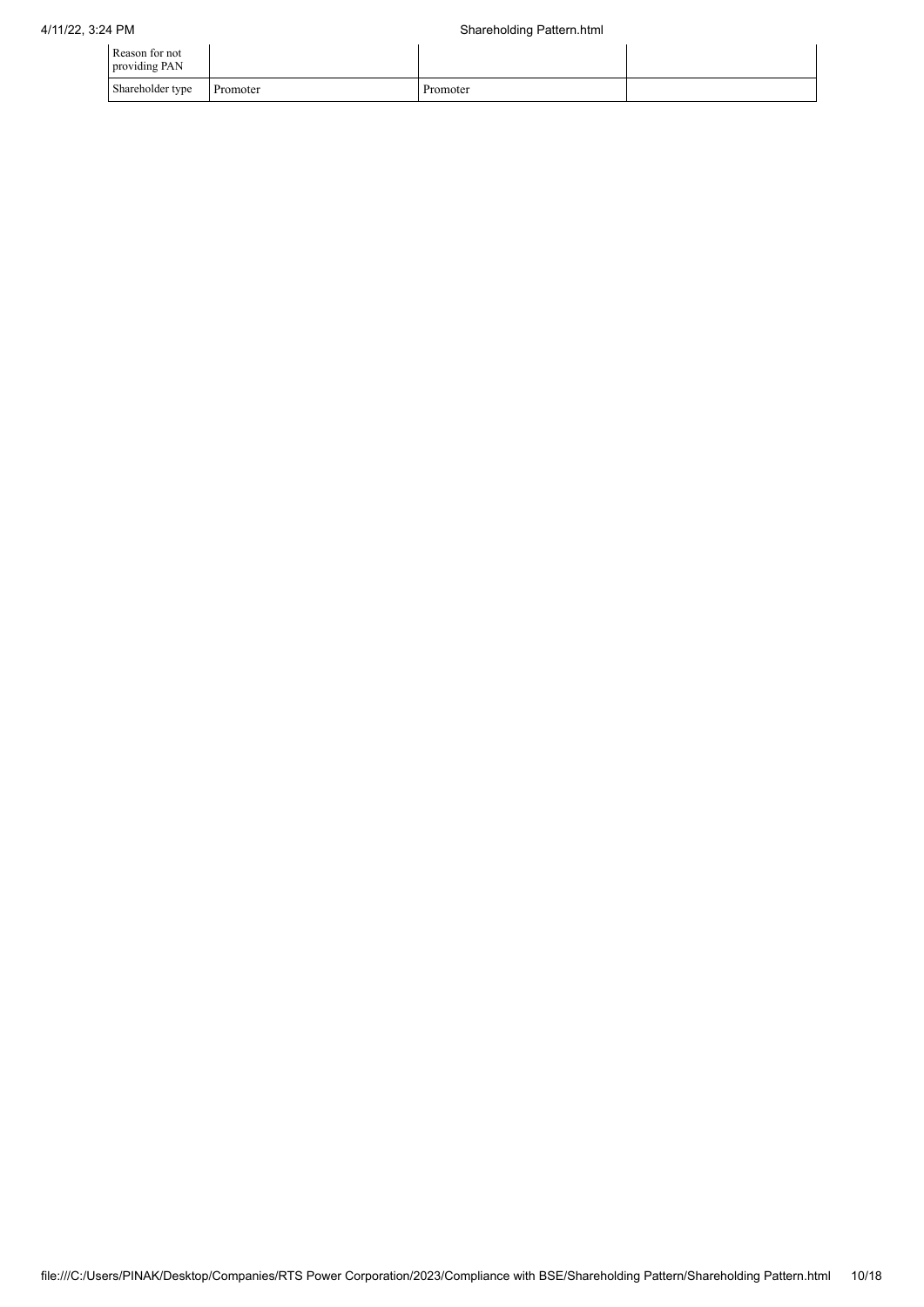|                                                                                                                                                                                         |                                                               |                                                                        | Any Other (specify)                                     |                                                                    |                                                       |                             |
|-----------------------------------------------------------------------------------------------------------------------------------------------------------------------------------------|---------------------------------------------------------------|------------------------------------------------------------------------|---------------------------------------------------------|--------------------------------------------------------------------|-------------------------------------------------------|-----------------------------|
| Searial No.                                                                                                                                                                             | $\mathbf{1}$                                                  | $\overline{2}$                                                         | 3                                                       | $\overline{4}$                                                     | $\sqrt{5}$                                            |                             |
| Category                                                                                                                                                                                | <b>Bodies Corporate</b>                                       | <b>Bodies Corporate</b>                                                | <b>Bodies</b><br>Corporate                              | <b>Bodies Corporate</b>                                            | <b>Bodies Corporate</b>                               | Click<br>here to<br>go back |
| Name of the<br>Shareholders (I)                                                                                                                                                         | <b>ABHAY</b><br><b>TRANSFORMERS</b><br><b>PVT LTD</b>         | <b>BHUTORIA</b><br><b>BROTHERS</b><br><b>PRIVATE</b><br><b>LIMITED</b> | <b>BHUTORIA</b><br><b>INVESTMENTS</b><br><b>PVT LTD</b> | <b>BHUTORIA</b><br><b>TRANSFORMERS &amp;</b><br>RECTIFIERS PVT LTD | <b>LADNUN</b><br><b>AGRICULTURAL</b><br>FARMS (P) LTD |                             |
| PAN (II)                                                                                                                                                                                | AABCK0695H                                                    | AABCB2576O                                                             | AACCB1617K                                              | AAACB6692A                                                         | AAACL2985L                                            | Total                       |
| No. of the<br>Shareholders (I)                                                                                                                                                          | 1                                                             | $\mathbf{1}$                                                           | $\mathbf{1}$                                            | $\mathbf{1}$                                                       | $\mathbf{1}$                                          | 5                           |
| No. of fully paid<br>up equity shares<br>held $(IV)$                                                                                                                                    | 639800                                                        | 1795418                                                                | 2973072                                                 | 676336                                                             | 204800                                                | 6289426                     |
| No. Of Partly paid-<br>up equity shares<br>held (V)                                                                                                                                     |                                                               |                                                                        |                                                         |                                                                    |                                                       |                             |
| No. Of shares<br>underlying<br>Depository<br>Receipts (VI)                                                                                                                              |                                                               |                                                                        |                                                         |                                                                    |                                                       |                             |
| Total nos. shares<br>held $(VII) = (IV) +$<br>$(V)+(VI)$                                                                                                                                | 639800                                                        | 1795418                                                                | 2973072                                                 | 676336                                                             | 204800                                                | 6289426                     |
| Shareholding as a<br>% of total no. of<br>shares (calculated<br>as per SCRR,<br>1957) (VIII) As a<br>% of $(A+B+C2)$                                                                    | 6.98                                                          | 19.58                                                                  | 32.43                                                   | 7.38                                                               | 2.23                                                  | 68.6                        |
|                                                                                                                                                                                         | Number of Voting Rights held in each class of securities (IX) |                                                                        |                                                         |                                                                    |                                                       |                             |
| Class eg: X                                                                                                                                                                             | 639800                                                        | 1795418                                                                | 2973072                                                 | 676336                                                             | 204800                                                | 6289426                     |
| Class eg:y                                                                                                                                                                              |                                                               |                                                                        |                                                         |                                                                    |                                                       |                             |
| Total                                                                                                                                                                                   | 639800                                                        | 1795418                                                                | 2973072                                                 | 676336                                                             | 204800                                                | 6289426                     |
| Total as a % of<br><b>Total Voting rights</b>                                                                                                                                           | 6.98                                                          | 19.58                                                                  | 32.43                                                   | 7.38                                                               | 2.23                                                  | 68.6                        |
| No. Of Shares<br>Underlying<br>Outstanding<br>convertible<br>securities $(X)$                                                                                                           |                                                               |                                                                        |                                                         |                                                                    |                                                       |                             |
| No. of Shares<br>Underlying<br>Outstanding<br>Warrants (Xi)                                                                                                                             |                                                               |                                                                        |                                                         |                                                                    |                                                       |                             |
| No. Of Shares<br>Underlying<br>Outstanding<br>convertible<br>securities and No.<br>Of Warrants (Xi)<br>(a)                                                                              |                                                               |                                                                        |                                                         |                                                                    |                                                       |                             |
| Shareholding, as a<br>% assuming full<br>conversion of<br>convertible<br>securities (as a<br>percentage of<br>diluted share<br>capital) $(XI)$ =<br>$(VII)+(X)$ As a %<br>of $(A+B+C2)$ | 6.98                                                          | 19.58                                                                  | 32.43                                                   | 7.38                                                               | 2.23                                                  | 68.6                        |
| Number of Locked in shares (XII)                                                                                                                                                        |                                                               |                                                                        |                                                         |                                                                    |                                                       |                             |
| No. (a)                                                                                                                                                                                 | 550000                                                        | 450000                                                                 | $\boldsymbol{0}$                                        | $\boldsymbol{0}$                                                   | $\boldsymbol{0}$                                      | 1000000                     |
| As a % of total<br>Shares held (b)                                                                                                                                                      | 85.96                                                         | 25.06                                                                  | $\boldsymbol{0}$                                        | $\boldsymbol{0}$                                                   | $\boldsymbol{0}$                                      | 15.9                        |
|                                                                                                                                                                                         | Number of Shares pledged or otherwise encumbered (XIII)       |                                                                        |                                                         |                                                                    |                                                       |                             |
| No. (a)                                                                                                                                                                                 |                                                               |                                                                        |                                                         |                                                                    |                                                       |                             |

file:///C:/Users/PINAK/Desktop/Companies/RTS Power Corporation/2023/Compliance with BSE/Shareholding Pattern/Shareholding Pattern.html 11/18

 $\overline{\phantom{a}}$ 

 $\mathbf{I}$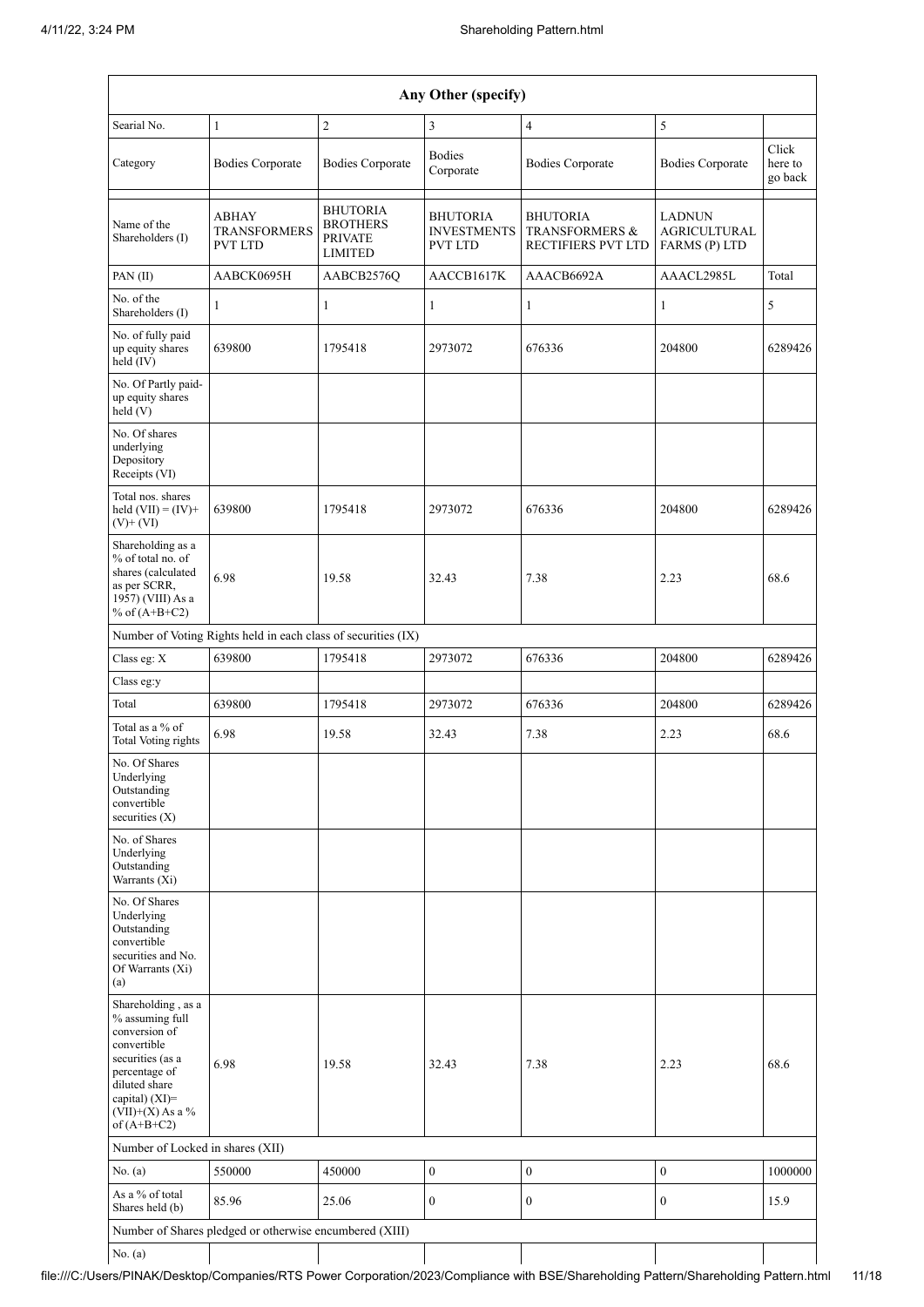| As a % of total<br>Shares held (b)                                   |          |          |          |          |          |         |
|----------------------------------------------------------------------|----------|----------|----------|----------|----------|---------|
| Number of equity<br>shares held in<br>dematerialized<br>form $(XIV)$ | 639800   | 1795418  | 2973072  | 676336   | 204800   | 6289426 |
| Reason for not providing PAN                                         |          |          |          |          |          |         |
| Reason for not<br>providing PAN                                      |          |          |          |          |          |         |
| Shareholder type                                                     | Promoter | Promoter | Promoter | Promoter | Promoter |         |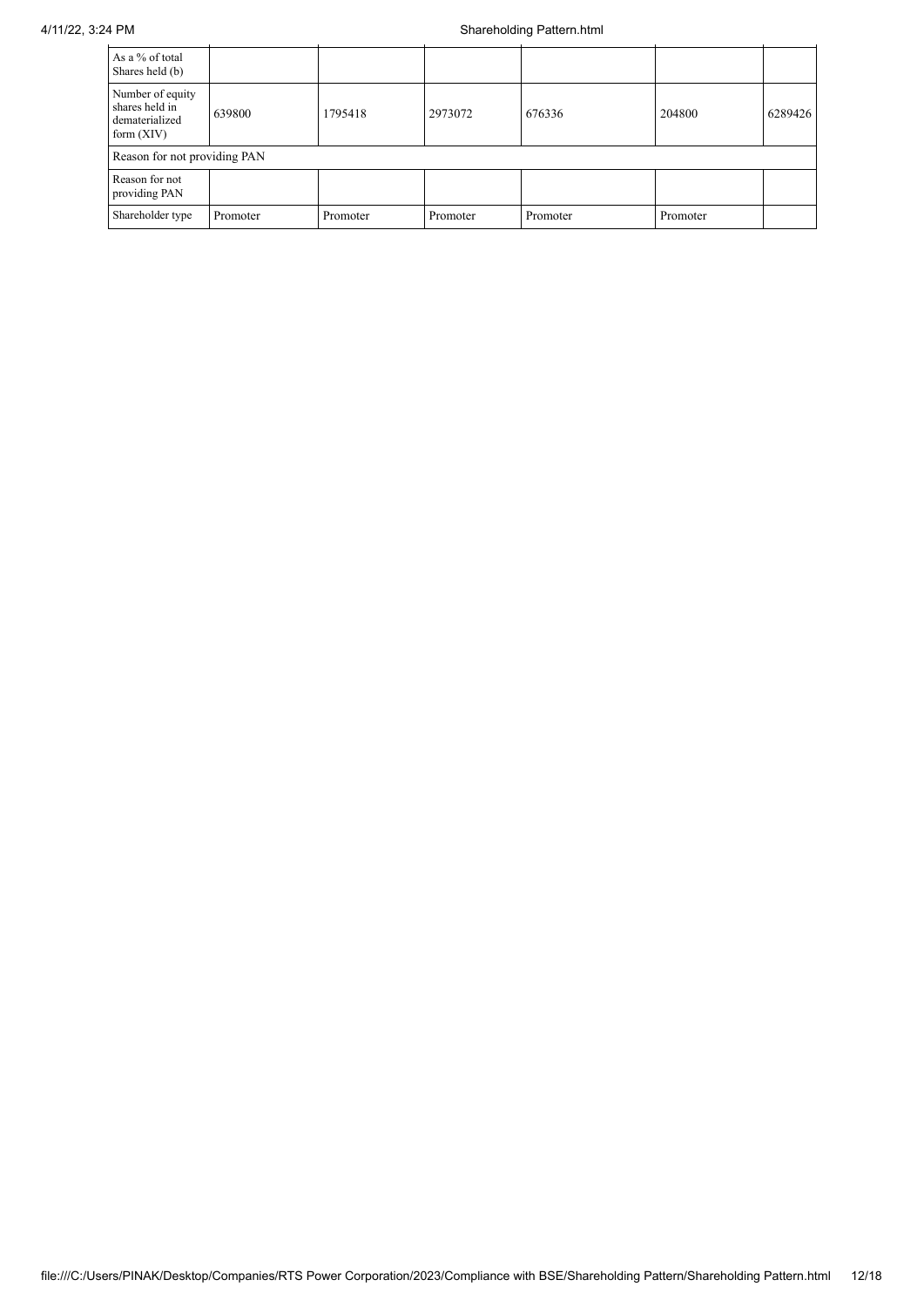$\overline{\phantom{a}}$ 

٦

| Individuals - ii. Individual shareholders holding nominal share capital in excess of Rs. 2 lakhs.                                                                                       |                                                               |                       |                     |                       |  |
|-----------------------------------------------------------------------------------------------------------------------------------------------------------------------------------------|---------------------------------------------------------------|-----------------------|---------------------|-----------------------|--|
| Searial No.                                                                                                                                                                             | $\mathbf{1}$                                                  | $\sqrt{2}$            | $\mathfrak z$       |                       |  |
| Name of the<br>Shareholders (I)                                                                                                                                                         | MAHENDRA GIRDHARILAL                                          | NIRAJ DHANRAJ CHHAJER | PUSHPA DEVI PAGARIA | Click here to go back |  |
| PAN(II)                                                                                                                                                                                 | AAAPW1327L                                                    | ADIPC7826M            | AEKPP3482K          | Total                 |  |
| No. of fully paid<br>up equity shares<br>held (IV)                                                                                                                                      | 100000                                                        | 97000                 | 114000              | 311000                |  |
| No. Of Partly paid-<br>up equity shares<br>held(V)                                                                                                                                      |                                                               |                       |                     |                       |  |
| No. Of shares<br>underlying<br>Depository<br>Receipts (VI)                                                                                                                              |                                                               |                       |                     |                       |  |
| Total nos. shares<br>held $(VII) = (IV) +$<br>$(V)$ + $(VI)$                                                                                                                            | 100000                                                        | 97000                 | 114000              | 311000                |  |
| Shareholding as a<br>% of total no. of<br>shares (calculated<br>as per SCRR,<br>1957) (VIII) As a<br>% of $(A+B+C2)$                                                                    | 1.09                                                          | 1.06                  | 1.24                | 3.39                  |  |
|                                                                                                                                                                                         | Number of Voting Rights held in each class of securities (IX) |                       |                     |                       |  |
| Class eg: X                                                                                                                                                                             | 100000                                                        | 97000                 | 114000              | 311000                |  |
| Class eg:y                                                                                                                                                                              |                                                               |                       |                     |                       |  |
| Total                                                                                                                                                                                   | 100000                                                        | 97000                 | 114000              | 311000                |  |
| Total as a % of<br><b>Total Voting rights</b>                                                                                                                                           | 1.09                                                          | 1.06                  | 1.24                | 3.39                  |  |
| No. Of Shares<br>Underlying<br>Outstanding<br>convertible<br>securities $(X)$                                                                                                           |                                                               |                       |                     |                       |  |
| No. of Shares<br>Underlying<br>Outstanding<br>Warrants (Xi)                                                                                                                             |                                                               |                       |                     |                       |  |
| No. Of Shares<br>Underlying<br>Outstanding<br>convertible<br>securities and No.<br>Of Warrants (Xi)<br>(a)                                                                              |                                                               |                       |                     |                       |  |
| Shareholding, as a<br>% assuming full<br>conversion of<br>convertible<br>securities (as a<br>percentage of<br>diluted share<br>capital) $(XI)$ =<br>$(VII)+(X)$ As a %<br>of $(A+B+C2)$ | 1.09                                                          | 1.06                  | 1.24                | 3.39                  |  |
| Number of Locked in shares (XII)                                                                                                                                                        |                                                               |                       |                     |                       |  |
| No. (a)                                                                                                                                                                                 |                                                               |                       |                     |                       |  |
| As a % of total<br>Shares held (b)                                                                                                                                                      |                                                               |                       |                     |                       |  |
| Number of equity<br>shares held in<br>dematerialized<br>form (XIV)                                                                                                                      | 100000                                                        | 97000                 | 114000              | 311000                |  |
| Reason for not providing PAN                                                                                                                                                            |                                                               |                       |                     |                       |  |
| Reason for not<br>providing PAN                                                                                                                                                         |                                                               |                       |                     |                       |  |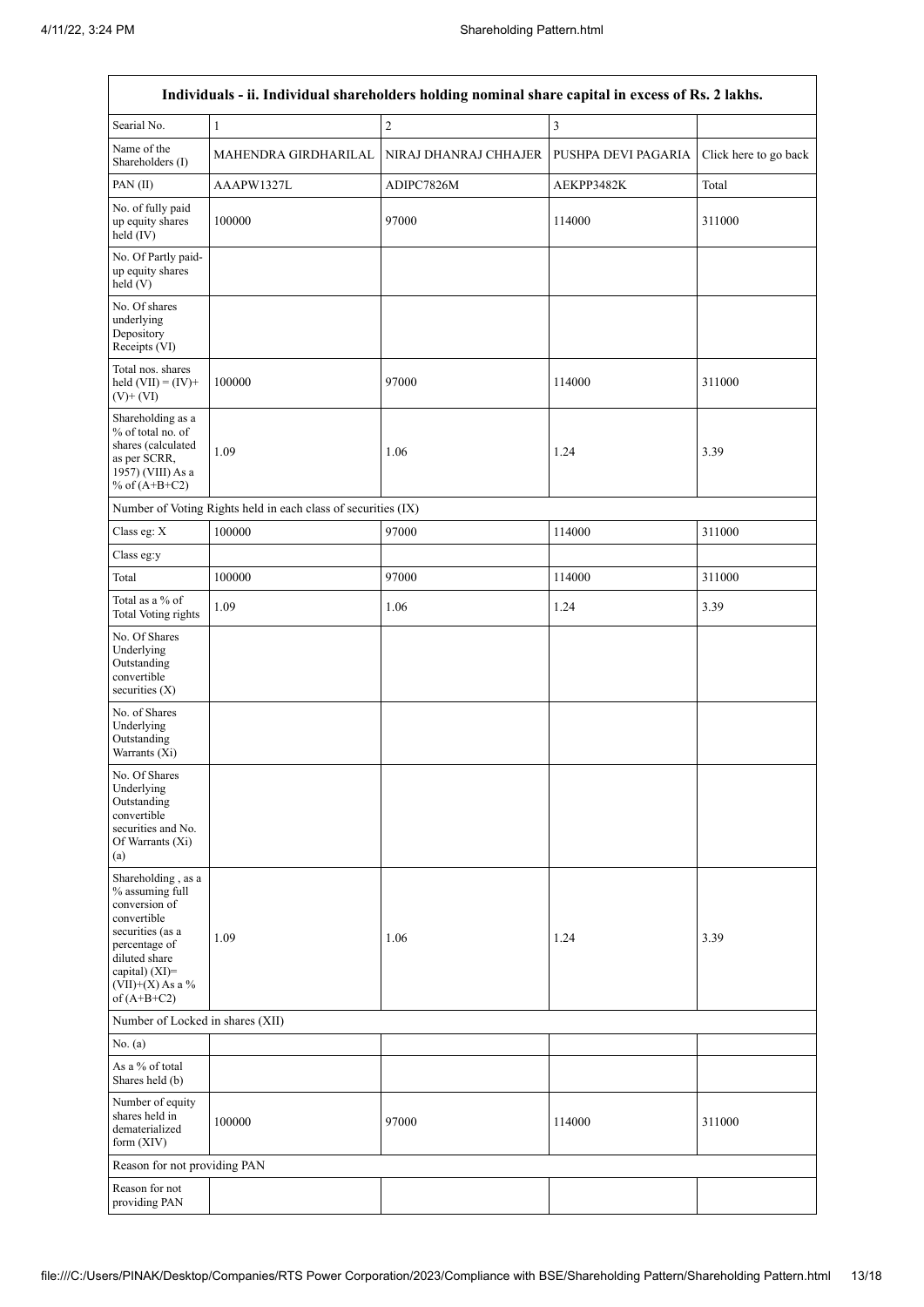| Any Other (specify)                                                                                                                                                                  |                                                               |                              |                     |                                                |             |                            |
|--------------------------------------------------------------------------------------------------------------------------------------------------------------------------------------|---------------------------------------------------------------|------------------------------|---------------------|------------------------------------------------|-------------|----------------------------|
| Searial No.                                                                                                                                                                          | $\mathbf{1}$                                                  | $\overline{2}$               | 3                   | $\overline{4}$                                 | 5           | 6                          |
| Category                                                                                                                                                                             | <b>Bodies Corporate</b>                                       | Non-Resident<br>Indian (NRI) | Clearing<br>Members | <b>Bodies Corporate</b>                        | <b>IEPF</b> | <b>Bodies</b><br>Corporate |
| Category / More<br>than 1 percentage                                                                                                                                                 | More than 1 percentage of<br>shareholding                     | Category                     | Category            | More than 1 percentage of<br>shareholding      | Category    | Category                   |
| Name of the<br>Shareholders (I)                                                                                                                                                      | <b>DAULAT SECURITIES</b><br><b>LIMITED</b>                    |                              |                     | <b>GEOJIT FINANCIAL</b><br><b>SERVICES LTD</b> |             |                            |
| PAN(II)                                                                                                                                                                              | AABCD1794Q                                                    |                              |                     | AABCG1935E                                     |             |                            |
| No. of the<br>Shareholders (I)                                                                                                                                                       | 1                                                             | 51                           | 16                  | $\mathbf{1}$                                   | 2           | 26                         |
| No. of fully paid<br>up equity shares<br>$\text{held}(\text{IV})$                                                                                                                    | 169160                                                        | 19075                        | 261180              | 169000                                         | 7975        | 253017                     |
| No. Of Partly paid-<br>up equity shares<br>held(V)                                                                                                                                   |                                                               |                              |                     |                                                |             |                            |
| No. Of shares<br>underlying<br>Depository<br>Receipts (VI)                                                                                                                           |                                                               |                              |                     |                                                |             |                            |
| Total nos. shares<br>held $(VII) = (IV) +$<br>$(V)+(VI)$                                                                                                                             | 169160                                                        | 19075                        | 261180              | 169000                                         | 7975        | 253017                     |
| Shareholding as a<br>% of total no. of<br>shares (calculated<br>as per SCRR,<br>1957) (VIII) As a<br>% of $(A+B+C2)$                                                                 | 1.85                                                          | 0.21                         | 2.85                | 1.84                                           | 0.09        | 2.76                       |
|                                                                                                                                                                                      | Number of Voting Rights held in each class of securities (IX) |                              |                     |                                                |             |                            |
| Class eg: X                                                                                                                                                                          | 169160                                                        | 19075                        | 261180              | 169000                                         | 7975        | 253017                     |
| Class eg:y                                                                                                                                                                           |                                                               |                              |                     |                                                |             |                            |
| Total                                                                                                                                                                                | 169160                                                        | 19075                        | 261180              | 169000                                         | 7975        | 253017                     |
| Total as a % of<br>Total Voting rights                                                                                                                                               | 1.85                                                          | 0.21                         | 2.85                | 1.84                                           | 0.09        | 2.76                       |
| No. Of Shares<br>Underlying<br>Outstanding<br>convertible<br>securities $(X)$                                                                                                        |                                                               |                              |                     |                                                |             |                            |
| No. of Shares<br>Underlying<br>Outstanding<br>Warrants $(X_i)$                                                                                                                       |                                                               |                              |                     |                                                |             |                            |
| No. Of Shares<br>Underlying<br>Outstanding<br>convertible<br>securities and No.<br>Of Warrants (Xi)<br>(a)                                                                           |                                                               |                              |                     |                                                |             |                            |
| Shareholding, as a<br>% assuming full<br>conversion of<br>convertible<br>securities (as a<br>percentage of<br>diluted share<br>capital) (XI)=<br>$(VII)+(X)$ As a %<br>of $(A+B+C2)$ | 1.85                                                          | 0.21                         | 2.85                | 1.84                                           | 0.09        | 2.76                       |
| Number of Locked in shares (XII)                                                                                                                                                     |                                                               |                              |                     |                                                |             |                            |
| No. $(a)$                                                                                                                                                                            |                                                               |                              |                     |                                                |             |                            |
| As a % of total<br>Shares held (b)                                                                                                                                                   |                                                               |                              |                     |                                                |             |                            |
| Number of equity<br>shares held in<br>dematerialized<br>form (XIV)                                                                                                                   | 169160                                                        | 19075                        | 261180              | 169000                                         | 7975        | 253017                     |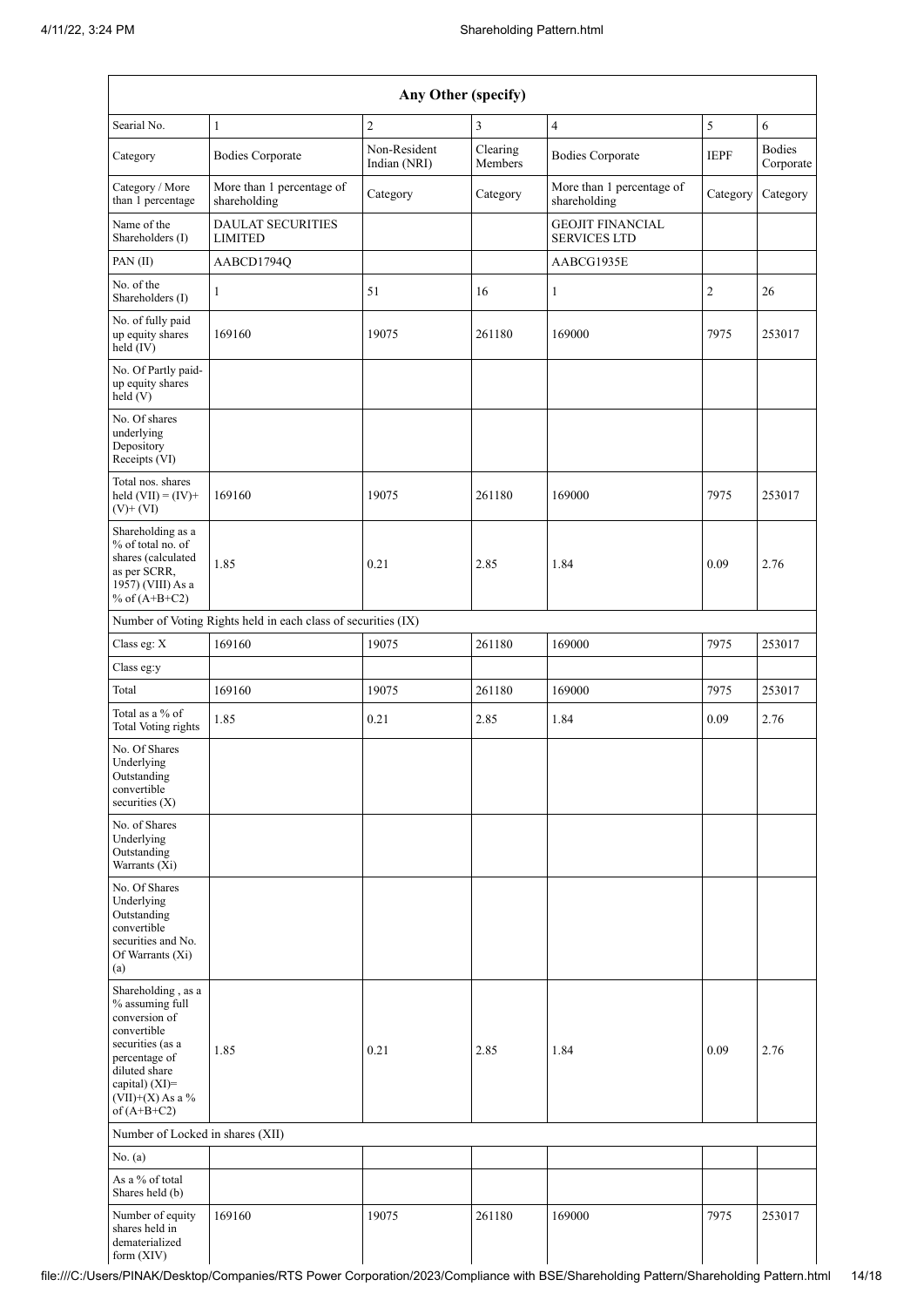| Reason for not providing PAN    |  |  |  |
|---------------------------------|--|--|--|
| Reason for not<br>providing PAN |  |  |  |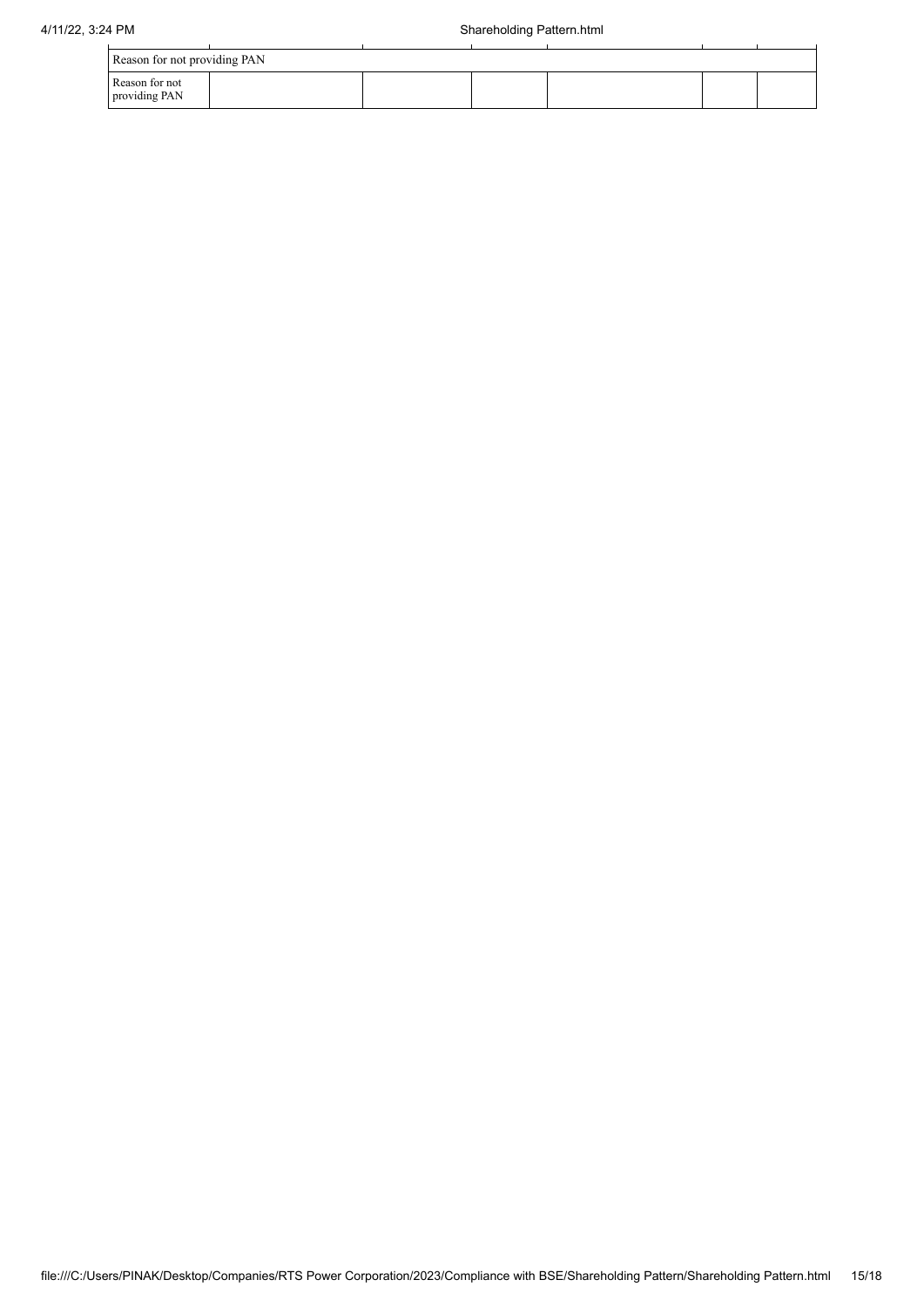| Any Other (specify)                                                                                                                                                                  |                                                               |  |  |  |  |
|--------------------------------------------------------------------------------------------------------------------------------------------------------------------------------------|---------------------------------------------------------------|--|--|--|--|
| Searial No.                                                                                                                                                                          |                                                               |  |  |  |  |
| Category                                                                                                                                                                             |                                                               |  |  |  |  |
| Category / More<br>than 1 percentage                                                                                                                                                 |                                                               |  |  |  |  |
| Name of the<br>Shareholders (I)                                                                                                                                                      | Click here to go back                                         |  |  |  |  |
| PAN(II)                                                                                                                                                                              | Total                                                         |  |  |  |  |
| No. of the<br>Shareholders (I)                                                                                                                                                       | 95                                                            |  |  |  |  |
| No. of fully paid<br>up equity shares<br>held (IV)                                                                                                                                   | 541247                                                        |  |  |  |  |
| No. Of Partly paid-<br>up equity shares<br>held $(V)$                                                                                                                                |                                                               |  |  |  |  |
| No. Of shares<br>underlying<br>Depository<br>Receipts (VI)                                                                                                                           |                                                               |  |  |  |  |
| Total nos. shares<br>held $(VII) = (IV) +$<br>$(V) + (VI)$                                                                                                                           | 541247                                                        |  |  |  |  |
| Shareholding as a<br>% of total no. of<br>shares (calculated<br>as per SCRR,<br>1957) (VIII) As a<br>% of $(A+B+C2)$                                                                 | 5.91                                                          |  |  |  |  |
|                                                                                                                                                                                      | Number of Voting Rights held in each class of securities (IX) |  |  |  |  |
| Class eg: X                                                                                                                                                                          | 541247                                                        |  |  |  |  |
| Class eg:y                                                                                                                                                                           |                                                               |  |  |  |  |
| Total                                                                                                                                                                                | 541247                                                        |  |  |  |  |
| Total as a % of<br><b>Total Voting rights</b>                                                                                                                                        | 5.91                                                          |  |  |  |  |
| No. Of Shares<br>Underlying<br>Outstanding<br>convertible<br>securities (X)                                                                                                          |                                                               |  |  |  |  |
| No. of Shares<br>Underlying<br>Outstanding<br>Warrants (Xi)                                                                                                                          |                                                               |  |  |  |  |
| No. Of Shares<br>Underlying<br>Outstanding<br>convertible<br>securities and No.<br>Of Warrants (Xi)<br>(a)                                                                           |                                                               |  |  |  |  |
| Shareholding, as a<br>% assuming full<br>conversion of<br>convertible<br>securities (as a<br>percentage of<br>diluted share<br>capital) (XI)=<br>$(VII)+(X)$ As a %<br>of $(A+B+C2)$ | 5.91                                                          |  |  |  |  |
| Number of Locked in shares (XII)                                                                                                                                                     |                                                               |  |  |  |  |
| No. (a)                                                                                                                                                                              |                                                               |  |  |  |  |
| As a % of total<br>Shares held (b)                                                                                                                                                   |                                                               |  |  |  |  |
| Number of equity<br>shares held in<br>dematerialized<br>form (XIV)                                                                                                                   | 541247                                                        |  |  |  |  |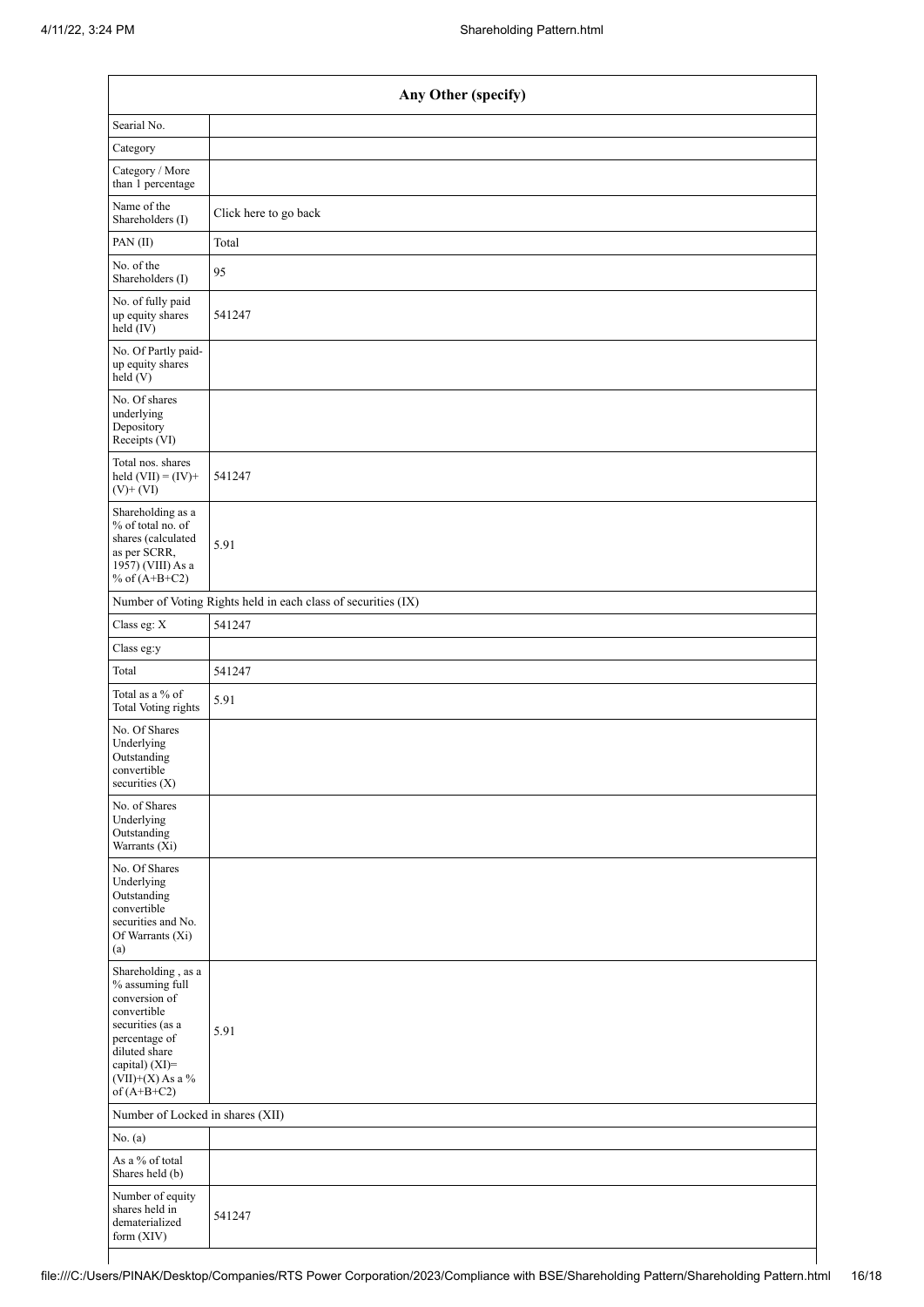Reason for not providing PAN

Reason for not providing PAN